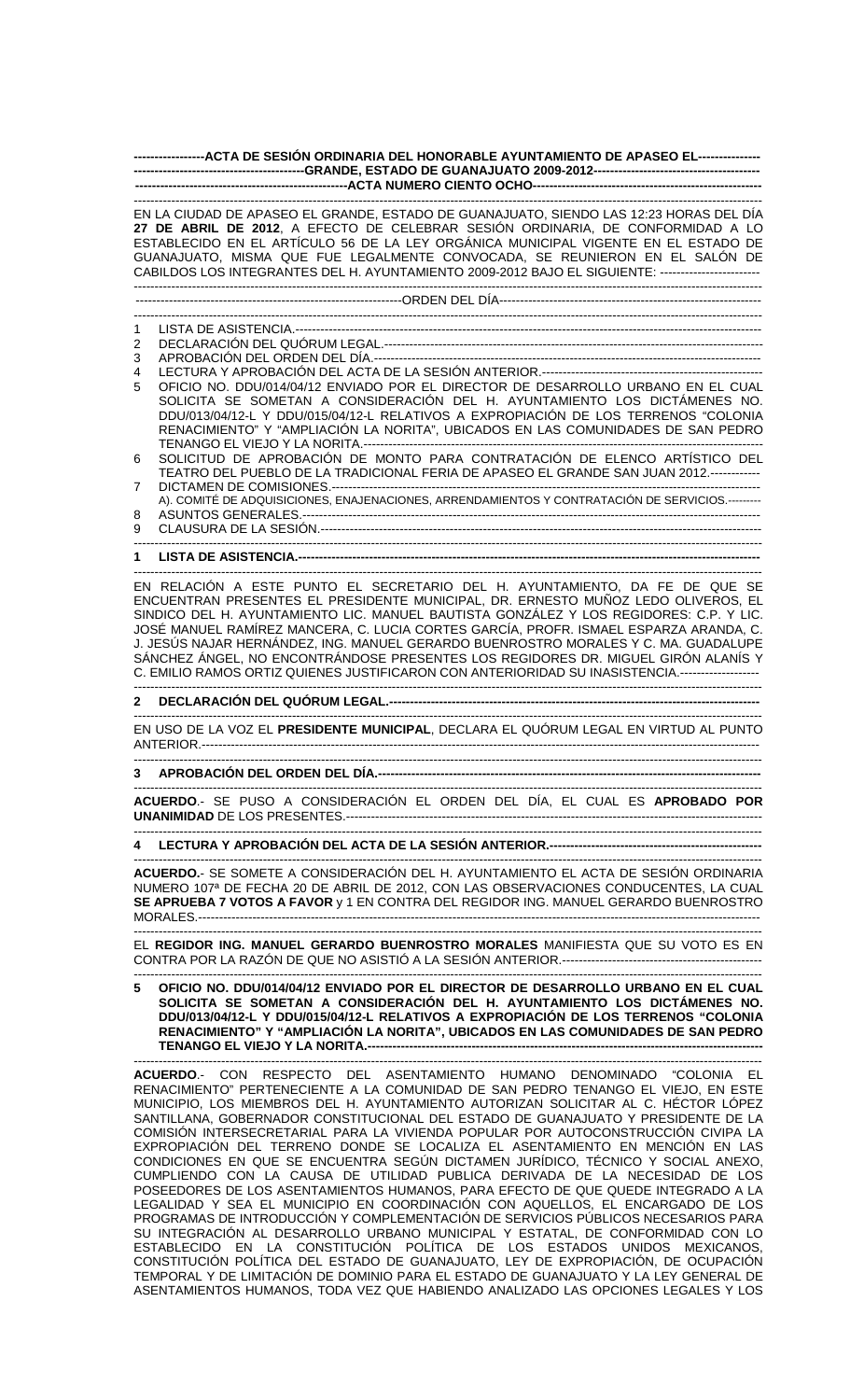RECURSOS A SU ALCANCE, BASADOS EN LA LEY DE FRACCIONAMIENTOS PARA EL ESTADO DE GUANAJUATO, SE DETERMINA LA IMPOSIBILIDAD PARA LLEVAR A CABO SU ORDENACIÓN POR CONDUCTO DE ESTAS VÍAS, POR LO QUE SE CONCLUYE QUE LA VÍA EXISTENTE SERA LA EXPROPIACIÓN, VÍA DECRETO GUBERNATIVO. **SE APRUEBA POR UNANIMIDAD** DE LOS PRESENTES.-

------------------------------------------------------------------------------------------------------------------------------------------------------- **ACUERDO**.- CON RESPECTO DEL ASENTAMIENTO HUMANO DENOMINADO "AMPLIACIÓN LA NORITA" PERTENECIENTE A LA COMUNIDAD DE LA NORITA, EN ESTE MUNICIPIO, LOS MIEMBROS DEL H. AYUNTAMIENTO AUTORIZAN SOLICITAR AL C. HÉCTOR LÓPEZ SANTILLANA, GOBERNADOR CONSTITUCIONAL DEL ESTADO DE GUANAJUATO Y PRESIDENTE DE LA COMISIÓN INTERSECRETARIAL PARA LA VIVIENDA POPULAR POR AUTOCONSTRUCCIÓN CIVIPA LA EXPROPIACIÓN DEL TERRENO DONDE SE LOCALIZA EL ASENTAMIENTO EN MENCIÓN EN LAS CONDICIONES EN QUE SE ENCUENTRA SEGÚN DICTAMEN JURÍDICO, TÉCNICO Y SOCIAL ANEXO, CUMPLIENDO CON LA CAUSA DE UTILIDAD PUBLICA DERIVADA DE LA NECESIDAD DE LOS POSEEDORES DE LOS ASENTAMIENTOS HUMANOS, PARA EFECTO DE QUE QUEDE INTEGRADO A LA LEGALIDAD Y SEA EL MUNICIPIO EN COORDINACIÓN CON AQUELLOS, EL ENCARGADO DE LOS PROGRAMAS DE INTRODUCCIÓN Y COMPLEMENTACIÓN DE SERVICIOS PÚBLICOS NECESARIOS PARA SU INTEGRACIÓN AL DESARROLLO URBANO MUNICIPAL Y ESTATAL, DE CONFORMIDAD CON LO ESTABLECIDO EN LA CONSTITUCIÓN POLÍTICA DE LOS ESTADOS UNIDOS MEXICANOS, CONSTITUCIÓN POLÍTICA DEL ESTADO DE GUANAJUATO, LEY DE EXPROPIACIÓN, DE OCUPACIÓN TEMPORAL Y DE LIMITACIÓN DE DOMINIO PARA EL ESTADO DE GUANAJUATO Y LA LEY GENERAL DE ASENTAMIENTOS HUMANOS, TODA VEZ QUE HABIENDO ANALIZADO LAS OPCIONES LEGALES Y LOS RECURSOS A SU ALCANCE, BASADOS EN LA LEY DE FRACCIONAMIENTOS PARA EL ESTADO DE GUANAJUATO, SE DETERMINA LA IMPOSIBILIDAD PARA LLEVAR A CABO SU ORDENACIÓN POR CONDUCTO DE ESTAS VÍAS, POR LO QUE SE CONCLUYE QUE LA VÍA EXISTENTE SERA LA EXPROPIACIÓN, VÍA DECRETO GUBERNATIVO. **SE APRUEBA POR UNANIMIDAD** DE LOS PRESENTES.-

------------------------------------------------------------------------------------------------------------------------------------------------------- **6 SOLICITUD DE APROBACIÓN DE MONTO PARA CONTRATACIÓN DE ELENCO ARTÍSTICO DEL TEATRO DEL PUEBLO DE LA TRADICIONAL FERIA DE APASEO EL GRANDE SAN JUAN 2012.--**

------------------------------------------------------------------------------------------------------------------------------------------------------- EL **PRESIDENTE MUNICIPAL DR. ERNESTO MUÑOZ LEDO OLIVEROS**, SOMETE A CONSIDERACIÓN QUE SE APRUEBE EL MONTO PARA QUE SE HAGA LA LICITACIÓN DE LOS QUE QUIERAN CONCURSAR.--------

------------------------------------------------------------------------------------------------------------------------------------------------------- EL **REGIDOR ING. MANUEL GERARDO BUENROSTRO MORALES** HACE EL COMENTARIO DE QUE HA SOLICITADO POR ESCRITO INFORMACIÓN Y NO SE LE HAN PROPORCIONADO LOS INFORMES 2010 Y 2011.-----------------------------------------------------------------------------------------------------------------------------------------------

------------------------------------------------------------------------------------------------------------------------------------------------------- LA **REGIDORA C. LUCIA CORTES GARCÍA**, SUGIERE SE TENGA CUIDADO DE QUE CUANDO VENGAN GRUPOS BUENOS HAYA UN LIMITE DE BOLETOS PARA QUE NO HAYA INCONFORMIDAD CON LOS CIUDADANOS.----------------------------------------------------------------------------------------------------------------------------------

------------------------------------------------------------------------------------------------------------------------------------------------------- **ACUERDO**.- SE RATIFICA TOMAR DE LA PARTIDA NO. 5.1.3.8.3811 GASTOS DE CEREMONIAL DEL H. AYUNTAMIENTO DE OFICIALÍA MAYOR LA CANTIDAD DE \$ 2'500,000.00 (DOS MILLONES QUINIENTOS MIL PESOS 00/100M.N.) MÁS IVA, PARA PAGO DE LOS COSTOS DEL TEATRO DEL PUEBLO EN LAS FIESTAS DE SAN JUAN 2012. **SE APRUEBA POR UNANIMIDAD** DE LOS PRESENTES.----------------------------

------------------------------------------------------------------------------------------------------------------------------------------------------- **DICTAMEN DE COMISIONES. A). COMITÉ DE ADQUISICIONES, ENAJENACIONES, ARRENDAMIENTOS Y CONTRATACIÓN DE SERVICIOS.--------** 

------------------------------------------------------------------------------------------------------------------------------------------------------- **A). COMITÉ DE ADQUISICIONES, ENAJENACIONES, ARRENDAMIENTOS Y CONTRATACIÓN DE SERVICIOS.--------------------------------------------------------------------------------------------------------------------------------------** 

------------------------------------------------------------------------------------------------------------------------------------------------------- **1**.- EL **SECRETARIO DEL H. AYUNTAMIENTO LIC. JUAN ANTONIO GARCÍA OLIVEROS**, DA LECTURA AL ACTA NO. 49ª DE FECHA 24 DE ABRIL DE 2012, DEL COMITÉ DE ADQUISICIONES, ENAJENACIONES, ARRENDAMIENTOS Y CONTRATACIÓN DE SERVICIOS DEL MUNICIPIO DE APASEO EL GRANDE, GTO., EN LAS CUALES SE APROBARON LOS SIGUIENTES ACUERDOS: **49.I** ANALIZADAS Y DISCUTIDAS LAS COTIZACIONES PRESENTADAS, ÉSTE COMITÉ APRUEBA POR UNANIMIDAD AUTORIZAR A LA TESORERÍA MUNICIPAL A ADQUIRIR CON EL PROVEEDOR **GRUPO TORRES CORZO AUTOMOTRIZ DEL BAJÍO, S. A. DE C.V**., LO SIGUIENTE: 1 (UNO) UNIDAD TIPO NP 300 V.E. DOBLE CABINA TÍPICA MOD 2012, MOTOR 2.4, 5 VELOCIDADES AL FRENTE Y REVERSA, A GASOLINA, **CON UN COSTO DE \$ 195,902.00 (CIENTO NOVENTA Y CINCO MIL NOVECIENTOS DOS PESOS 00/100 MN) IVA INCLUIDO.**  PARA CUBRIR EL PAGO DE ESTA ADQUISICIÓN SE HARÁ MEDIANTE LA CUENTA RAMO XXXIII, PARTIDA 5411 DENOMINADA AUTOMÓVILES Y CAMIONES CON RECURSOS DE GASTOS INDIRECTOS DEL FONDO I, EJERCICIO 2011. CABE MENCIONAR QUE ESTE VEHÍCULO SERÁ UTILIZADO EN OCASIONES PARA SUPERVISIÓN DE OBRA. **49.II** ANALIZADAS Y DISCUTIDAS LAS COTIZACIONES PRESENTADAS, ÉSTE COMITÉ APRUEBA POR UNANIMIDAD AUTORIZAR A LA DIRECCIÓN DE SERVICIOS GENERALES Y ECOLOGÍA A CONTRATAR LOS SERVICIOS DEL PROVEEDOR **TÉCNICA HIDRÁULICA DEL BAJÍO, S.A. DE C.V.** PARA LA REPARACIÓN DE LA GRÚA HIDRÁULICA DE CANASTILLA QUE CONSISTE EN LOS TRABAJOS SIGUIENTES: 1 (UNA) REPARACIÓN SISTEMA HIDRÁULICO CON UN COSTO DE \$ 11,090.00 (ONCE MIL NOVENTA PESOS 00/100 MN) MAS 16% DE IVA \$ 1,774.40 (MIL SETECIENTOS SETENTA Y CUATRO PESOS 40/ 100MN) DANDO UN TOTAL DE \$ 12,864.40 (DOCE MIL OCHOCIENTOS SESENTA Y CUATRO PESOS 40/100 MN), REPARACIÓN CILINDROS (2) A UN COSTO DE \$ 6,110.00 (SEIS MIL CIENTO DIEZ PESOS 00/100 MN) MAS 16% DE IVA \$ 977.60 (NOVECIENTOS SETENTA Y SIETE PESOS 60/100 MN) DANDO UN TOTAL DE \$ 7,087.60 (SIETE MIL OCHENTA Y SIETE PESOS 60/100 MN), 1 (UNA) REPARACIÓN CANASTILLA A UN COSTO DE \$ 9,290.00 (NUEVE MIL DOSCIENTOS NOVENTA PESOS 00/100 MN) MAS 16% DE IVA \$ 1,486.40 (MIL CUATROCIENTOS OCHENTA Y SEIS PESOS 40/100 MN) DANDO UN TOTAL DE \$ 10,776.40 (DIEZ MIL SETECIENTOS SETENTA Y SEIS PESOS 40/100 MN), 1 (UNA) REPARACIÓN SISTEMA DE GIRO A UN COSTO DE \$ 10,954.00 (DIEZ MIL NOVECIENTOS CINCUENTA Y CUATRO PESOS 00/100 MN) MAS 16% DE IVA \$ 1,752.64 (MIL SETECIENTOS CINCUENTA Y DOS PESOS 64/100 MN) DANDO UN TOTAL DE \$ 12,706.64 (DOCE MIL SETECIENTOS SEIS PESOS 64/100 MN), 1 (UNA) REPARACIÓN SISTEMA ARTICULADO A UN COSTO DE \$ 11,464.00 (ONCE MIL CUATROCIENTOS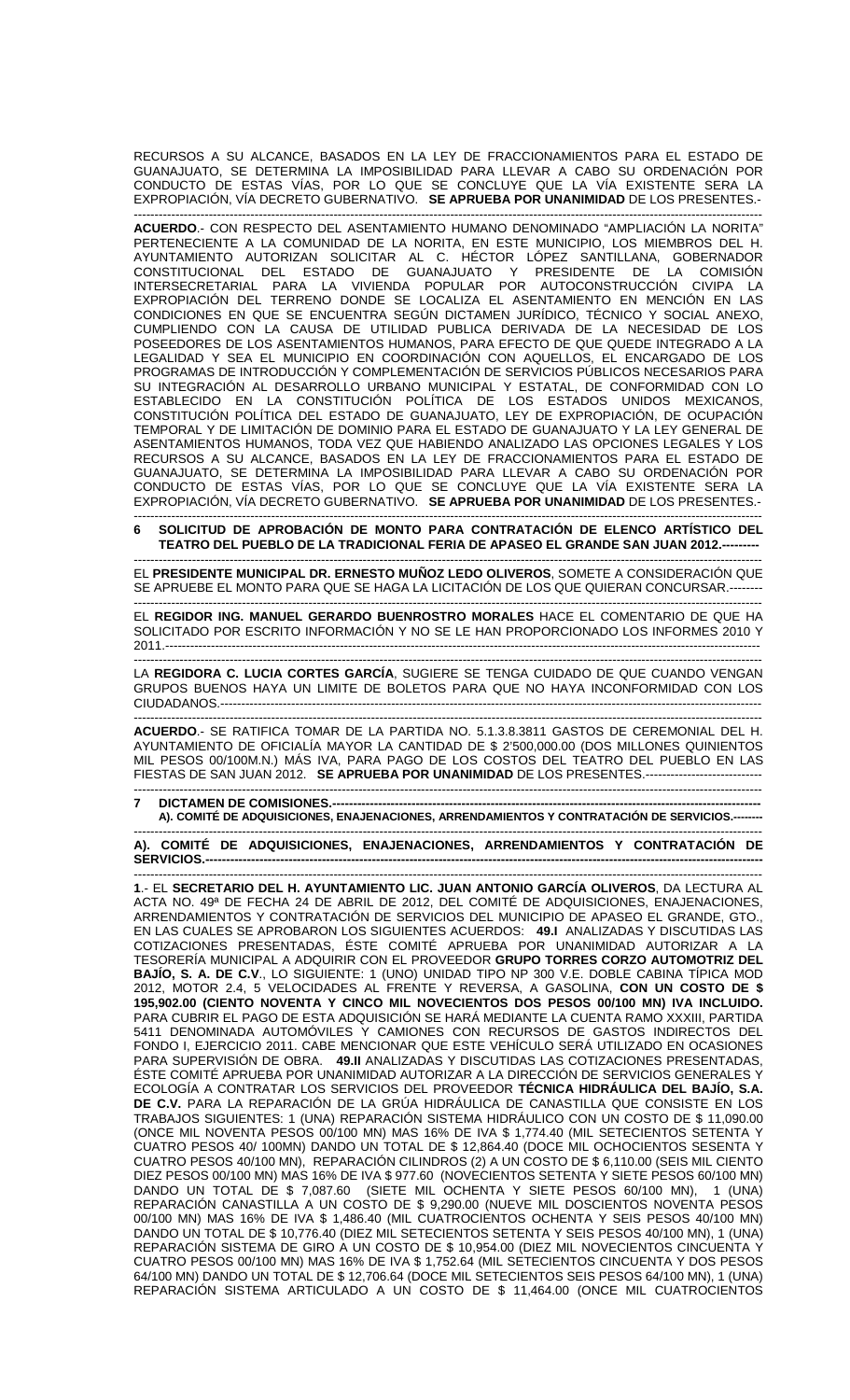SESENTA Y CUATRO PESOS 00/100 MN) MAS 16% DE IVA \$ 1,834.24 (MIL OCHOCIENTOS TREINTA Y CUATRO PESOS 24/100 MN) DANDO UN TOTAL DE \$ 13,298.24 (TRECE MIL DOSCIENTOS NOVENTA Y OCHO PESOS 24/100 MN), 1 (UNA) REPARACIÓN BRAZO SUPERIOR A UN COSTO DE \$ 12,353.00 (DOCE MIL TRESCIENTOS CINCUENTA Y TRES PESOS 00/100 MN) MAS 16% DE IVA \$ 1,976.48 (MIL NOVECIENTOS SETENTA Y SEIS PESOS 48/100 MN) DANDO UN TOTAL DE \$ 14,329.48 (CATORCE MIL TRESCIENTOS VEINTINUEVE PESOS 48/100 MN), 1 (UNA) REPARACIÓN BRAZO INFERIOR A UN COSTO DE \$ 12,090.00 (DOCE MIL NOVENTA PESOS 00/100 MN) MAS 16% DE IVA \$ 1,934.40 (MIL NOVECIENTOS TREINTA Y CUATRO PESOS 40/100 MN) DANDO UN TOTAL DE \$ 14,024.40 (CATORCE MIL VEINTICUATRO PESOS 40/100 MN), REPARACIONES GENERALES A UN COSTO DE \$ 2,974.00 (DOS MIL NOVECIENTOS SETENTA Y CUATRO PESOS 00/100 MN) MAS 16% DE IVA \$ 475.84 (CUATROCIENTOS SETENTA Y CINCO PESOS 84/100 MN) DANDO UN TOTAL DE \$ 3,449.84 (TRES MIL CUATROCIENTOS CUARENTA Y NUEVE PESOS 84/100 MN) Y MANO DE OBRA (25 HORAS) A UN COSTO DE \$ 13,750.00 (TRECE MIL SETECIENTOS CINCUENTA PESOS 00/100 MN) MAS 16% DE IVA \$ 2,200.00 (DOS MIL DOSCIENTOS PESOS 00/100 MN) DANDO UN TOTAL DE \$ 15,950.00 (QUINCE MIL NOVECIENTOS CINCUENTA PESOS 00/100 MN), **DANDO UN TOTAL DEL SERVICIO DE \$ 104,487.00 (CIENTO CUATRO MIL CUATROCIENTOS OCHENTA Y SIETE PESOS 00/100 MN) IVA INCLUIDO.** PARA CUBRIR EL PAGO DE ESTA CONTRATACIÓN SE TOMARÁ DE LA CUENTA RAMO XXXIII, EJERCICIO 2012, DE LAS PARTIDAS SIGUIENTES: 5.1.2.9.0.2961 REFACCIONES Y ACCESORIOS MENORES DE EQUIPO DE TRANSPORTE.; 5.1.2.6.0.2612 COMBUSTIBLES, LUBRICANTES Y ADITIVOS; 5.1.3.5.0.3551 MANTENIMIENTO Y CONSERVACIÓN DE VEHÍCULOS TERRESTRES, AÉREOS Y MARÍTIMOS, ETC.; F212, C1101, 33.00, 2.2.1. **49.III** ANALIZADAS Y DISCUTIDAS LAS COTIZACIONES PRESENTADAS, ÉSTE COMITÉ APRUEBA POR UNANIMIDAD AUTORIZAR A LA OFICIALÍA MAYOR LA ELABORACIÓN DE 1000 (MIL) PLATILLOS PARA EL EVENTO DEL DÍA DEL MAESTRO, CON EL PRESTADOR DE SERVICIO **VÍCTOR MANUEL CARDONA TOVAR** QUE CONSISTE EN: ENTRADA: PEPINO Y JÍCAMA O CARNES FRÍAS EN ESCABECHE; SOPA: CREMA DE ZANAHORIA; PLATO FUERTE: PECHUGA DE POLLO RELLENA DE CHAMPIÑONES CON CREMA CHIPOTLE, FUSILI A LOS TRES QUESOS, VERDURA FRESCA CON ADEREZO; POSTRE: DURAZNO EN ALMÍBAR; EL MENÚ DESCRITO INCLUYE SERVICIO DE MANTEL, CUBRE MANTEL, FUNDA CON MOÑO, SERVILLETA, CUBIERTO, LOZA, CRISTALERÍA, MESEROS, HIELO, HIELERAS, PAN, PANERAS, SALEROS, CENICEROS, REFRESCO EL QUE SE CONSUMA DENTRO DEL EVENTO Y LO QUE SE REQUIERA PARA SU ELABORACIÓN, DISTRIBUCIÓN Y CONSUMO; 1000 PLATILLOS CON UN COSTO POR PLATILLO DE \$ 75.00 (SETENTA Y CINCO PESOS 00/100 MN) MAS IVA.; DANDO UN TOTAL DE \$ 75,000.00 (SETENTA Y CINCO MIL PESOS 00/100 MN) MAS 16% DE IVA \$ 12,000.00 (DOCE MIL PESOS 00/100 MN) **DANDO UN TOTAL DE LA CONTRATACIÓN DEL SERVICIO DE \$ 87,000.00 (OCHENTA Y SIETE MIL PESOS 00/100 MN).** PARA CUBRIR EL PAGO DE ESTA CONTRATACIÓN DE SERVICIO SE TOMARÁ DE LA CUENTA PÚBLICA, PARTIDA 5.1.3.8.3811 DENOMINADA GASTOS DE CEREMONIAL DEL H. AYUNTAMIENTO. FF CP012, URC0400, P11.00, AF 3.1.1, ACTA QUE SE ANEXA AL APÉNDICE DE LA PRESENTES SESIÓN.------------------------------------------------------------------------------------------------------------------------

**ACUERDO.**- SE APRUEBAN LOS ACUERDOS TOMADOS EN EL ACTA NO. 49ª DE FECHA 24 DE ABRIL DE 2012, DEL COMITÉ DE ADQUISICIONES, ENAJENACIONES, ARRENDAMIENTOS Y CONTRATACIÓN DE SERVICIOS DEL MUNICIPIO DE APASEO EL GRANDE, GTO. **SE APRUEBA POR UNANIMIDAD** DE LOS PRESENTES.------------------------------------------------------------------------------------------------------------------------------------

-------------------------------------------------------------------------------------------------------------------------------------------------------

-------------------------------------------------------------------------------------------------------------------------------------------------------

## **8 ASUNTOS GENERALES.--------------------------------------------------------------------------------------------------------------**

------------------------------------------------------------------------------------------------------------------------------------------------------- **I. INTERVENCIÓN DEL SECRETARIO DEL H. AYUNTAMIENTO LIC. JUAN ANTONIO GARCÍA OLIVEROS.--** 

------------------------------------------------------------------------------------------------------------------------------------------------------- **A)**. OFICIO CIRCULAR NO. 182 ENVIADO POR EL H. CONGRESO DEL ESTADO EN EL CUAL REMITE INICIATIVA DE LEY QUE REGULA EL RÉGIMEN DE PROPIEDAD EN CONDOMINIO DE BIENES INMUEBLES PARA EL ESTADO DE GUANAJUATO.--------------------------------------------------------------------------------------------------

------------------------------------------------------------------------------------------------------------------------------------------------------- ACUERDO.- SE APRUEBA QUE EL OFICIO CIRCULAR NO. 182 ENVIADO POR EL H. CONGRESO DEL ESTADO EN EL CUAL REMITE INICIATIVA DE LEY QUE REGULA EL RÉGIMEN DE PROPIEDAD EN CONDOMINIO DE BIENES INMUEBLES PARA EL ESTADO DE GUANAJUATO, PASE A LA COMISIÓN DE GOBIERNO, REGLAMENTOS Y JUSTICIA MUNICIPAL PARA SU ANÁLISIS Y POSTERIOR DICTAMEN. **SE APRUEBA POR UNANIMIDAD DE LOS PRESENTES.------**

------------------------------------------------------------------------------------------------------------------------------------------------------- **B).** SOLICITUD DE REMOCIÓN DE DELEGADA MUNICIPAL DE LA COMUNIDAD DE EJIDO PUNTA DE OBRAJUELO.------------------------------------------------------------------------------------------------------------------------------------

------------------------------------------------------------------------------------------------------------------------------------------------------- **ACUERDO.**- SE APRUEBA QUE LA SOLICITUD DE REMOCIÓN DE LA DELEGADA MUNICIPAL DE LA COMUNIDAD DE EJIDO PUNTA DE OBRAJUELO, PASE A LA COMISIÓN DE GOBIERNO, REGLAMENTOS Y JUSTICIA MUNICIPAL, PARA SU ANÁLISIS Y POSTERIOR DICTAMEN. **SE APRUEBA POR UNANIMIDAD** DE LOS PRESENTES.------------------------------------------------------------------------------------------------------------------------

------------------------------------------------------------------------------------------------------------------------------------------------------- **C)**. OFICIO DDU/786/12 FIRMADO POR LA DIRECCIÓN DE DESARROLLO URBANO EN EL CUAL SE ENVÍA PROYECTO DE DICTAMEN CON EL FIN DE DETERMINAR EL DESTINO DEL ÁREA DE DONACIÓN 1 DE LA MANZANA 6 EN EL PARQUE INDUSTRIAL AMISTAD BAJÍO COMO ÁREA DE EQUIPAMIENTO.-------------------

------------------------------------------------------------------------------------------------------------------------------------------------------- **ACUERDO**.- SE APRUEBA QUE EL OFICIO DDU/786/12 FIRMADO POR LA DIRECCIÓN DE DESARROLLO URBANO EN EL CUAL SE ENVÍA PROYECTO DE DICTAMEN CON EL FIN DE DETERMINAR EL DESTINO DEL ÁREA DE DONACIÓN 1 DE LA MANZANA 6 EN EL PARQUE INDUSTRIAL AMISTAD BAJÍO COMO ÁREA DE EQUIPAMIENTO, PASE A LA COMISIÓN DE DESARROLLO URBANO Y PRESERVACIÓN ECOLÓGICA PARA SU ANÁLISIS Y POSTERIOR DICTAMEN. **SE APRUEBA POR UNANIMIDAD** DE LOS PRESENTES.------------------------------------------------------------------------------------------------------------------------------------

| D). SOLICITUD DE APOYO PARA GASTOS DE TORNEO NACIONAL DE TAE KWON DO DENOMINADO "VIII |  |
|---------------------------------------------------------------------------------------|--|
|                                                                                       |  |